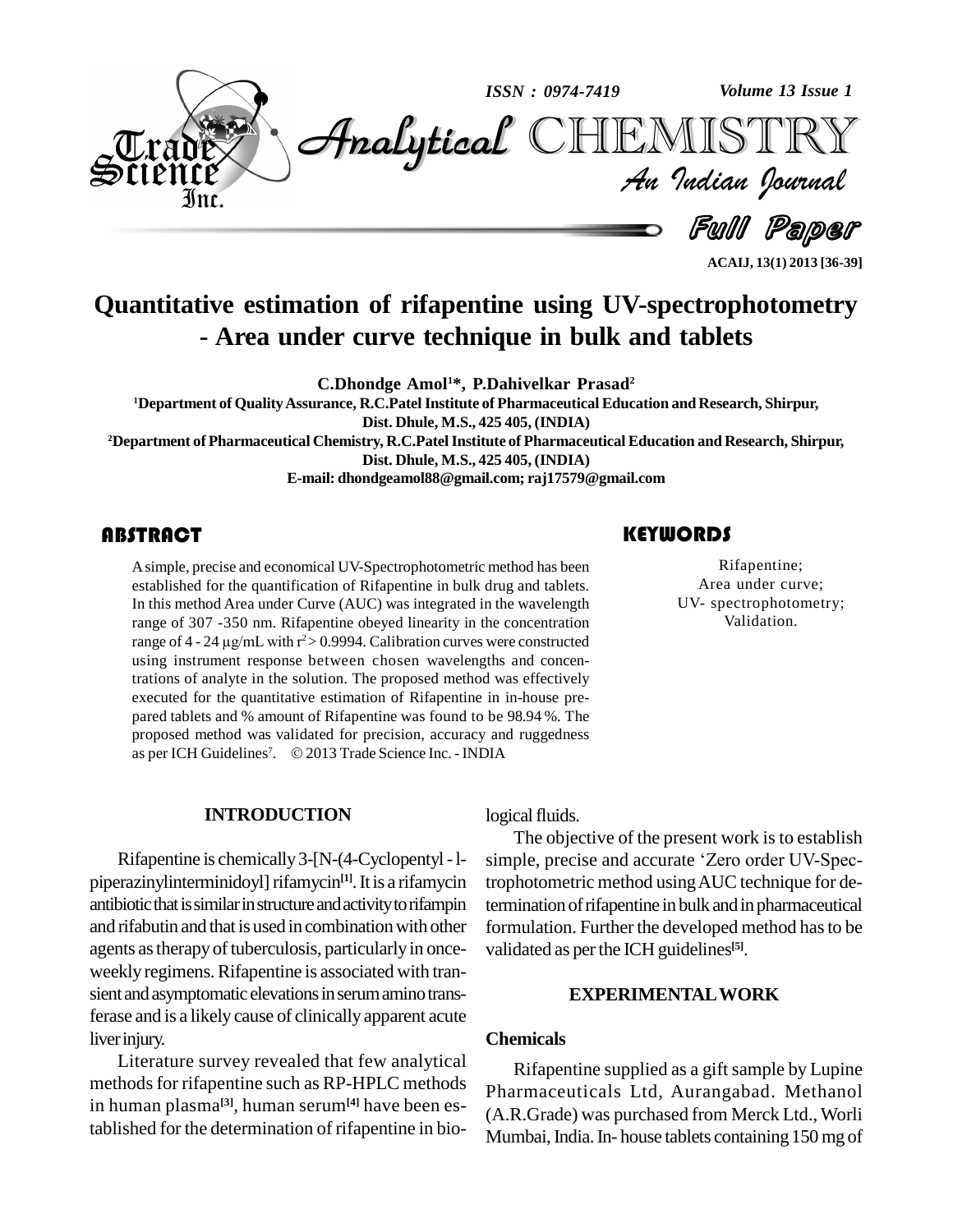rifapentine was prepared.

#### **Instrumentation**

Adouble beamUV-VIS spectrophotometer (UV- 2450, Shimadzu, Japan) connected to computer loaded with spectra manager software UV Probe 2.21 with10 mm quartz cells was used. The spectra were obtained with the instrumental parameters as follows: wavelength range: 200-400 nm; scan speed: medium; sampling interval: 1.0 nm; band width  $(\Delta \lambda)$ : 10.0 nm; spectral slit width: 1 nm.All weights were taken on electronic bal ance (Model ShimadzuAUX 120).

#### **Selection of common solvent**

Methanol of analytical reagent grade was selected as common solvent for developing spectral characteristics of drug. The selection was made after assessing the solubility in different solvents.

Preparation of stock standard solution and selection of wavelengths

A stock standard solution of rifapentine was pre pared by dissolving 10 mg of drug in methanol to ob-A stock standard solution of rifapentine was pre-<br>pared by dissolving 10 mg of drug in methanol to ob-<br>tain concentrations  $100 \mu g/mL$ . After appropriate dilupared by dissolving 10 mg of drug in methanol to obtain concentrations 100  $\mu$ g/mL. After appropriate dilutions, 10  $\mu$ g/mL rifapentine was scanned in the UVtain concentrations  $100 \mu\text{g/mL}$ . After appropriate dilutions,  $10 \mu\text{g/mL}$  rifapentine was scanned in the UV-region i.e.  $800 - 200$  nm. Rifapentine showed maximum absorbance at 334 nm. In zero order UV - Spectrophotometric method, two wavelengths 307 nm to 350 nm were selected for determination of area under curve [AUC]

#### **Study of linearity curves**

An aliquot portions 0.4-2.4 mL were transferred into series of six separate 10 mL volumetric flasks and volume was adjusted to mark with methanol to obtain tives w into series of six separate 10 mL volumetric flasks and<br>volume was adjusted to mark with methanol to obtain tives v<br>concentration of  $4 - 24 \mu g/mL$ . The AUC between the was c two selected wavelengths(307- 350) were determined and calibration curves were constructed by plotting concentration *versus* AUC between the selected wavelengths.

#### **Preparation of in-house tablet formulation**

In-house tablets containing 150 mg of rifapentine were prepaired byusing some commonlyused ingredi ents assodiumstarch glycolate assuper disintigrant and microcrystalline cellulose as an excipient employingdirect compression technique.

#### **Preparation ofsample solution**

For the estimation of rifapentine twenty in house

tablets were selected randomely containing 150 mg of drug were weighed and crushed into fine powder. A quantity of powder drug equivalent to one tablet was transferred into 100 mL volumetric flask, containing 10 mLmethanol and volume was made up to mark using methanol. Then filtered through Whatman filter paper (No. 41). From, it further dilutions were prepaired and AUC were recorded in between the selected wavelengths and the concentrations were determined using respective linear regression equation. The analysis procedure was repeated five times, with tablet formulation. The responses were measured and concentration in the sample was determined by comparing the response of sample with that of the standard.

#### **METHOD**

#### **Area under curve**

The AUC (area under curve) method is applicable where there is no sharp peak or when broad spectra are obtained. It involves the calculation of integrated value of area with respect to the wavelength between the two selected wavelengths 307 and 350.Area cal culation processing item calculates the area bound by the curve and the horizontal axis. The horizontal axis is selected byentering the wavelength range over which area has to be calculated. This wavelength range is selected on the basis of repeated observations so as to get the linearity between area under curve and concentration. The spectrum obtained of zero order derivatives was used to calculate AUC. The calibration curve was constructed by plotting concentration (4-24 mg/ mL) ver sus AUC.

#### **Validation of method**

The proposed method was validated as per ICH guidelines **[7]**

#### **Linearity**

by plotting the response (y) versus the theoretical concentrations of standards (x), by using linear regression<br>
analysis. Linearity was expressed as a correlation co-<br>
efficient; the value must be > 0.999.<br> *Analytical* C For the method, calibration curve was prepared on 3 different days.The calibration curvewas constructed centrations of standards  $(x)$ , by using linear regression analysis. Linearitywas expressed as a correlation co efficient; the value must be  $> 0.999$ .

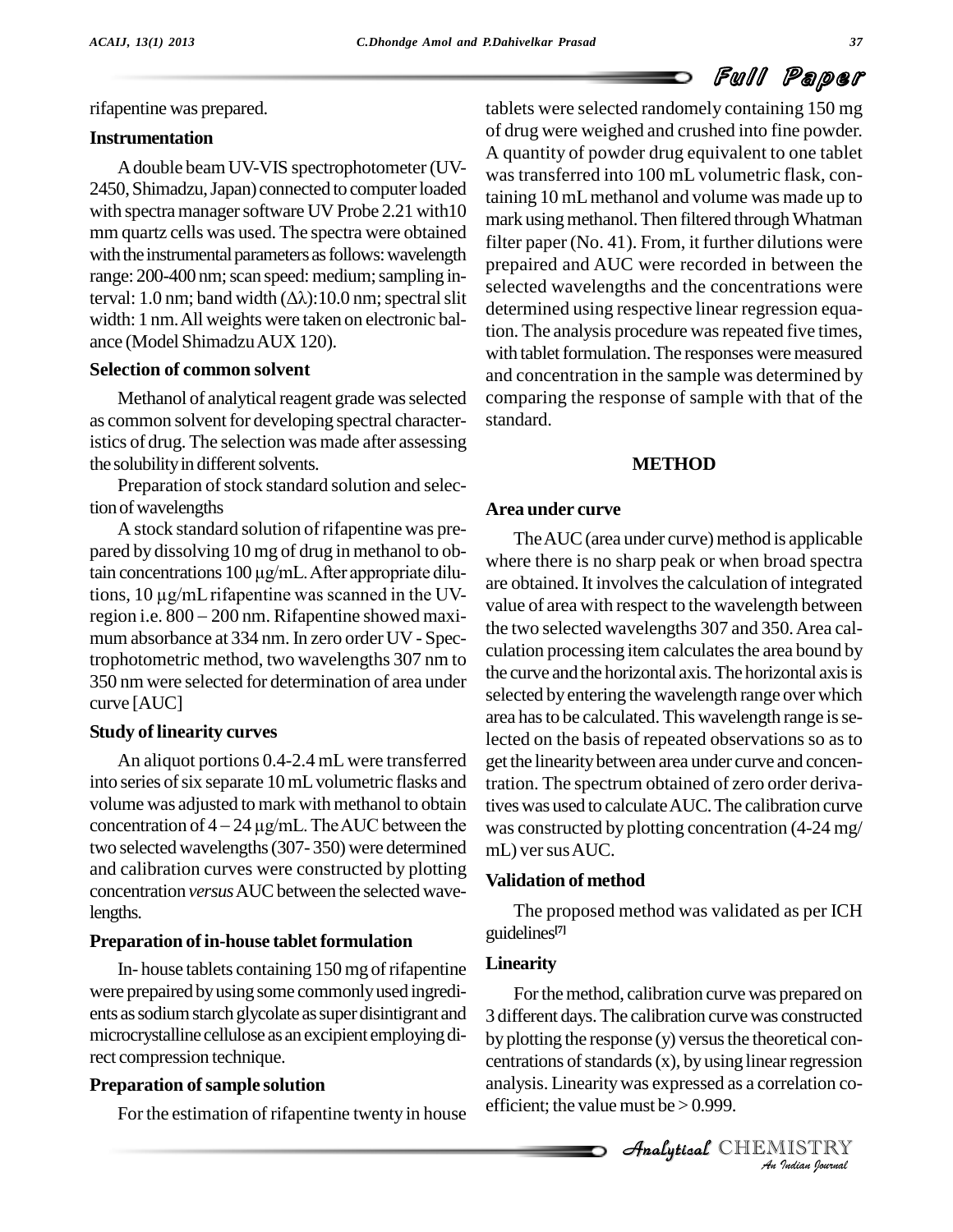# Full Paper

#### **Precision**

The intraday and inter day precision of the pro posed Spectrophotometric method was determined by estimating the corresponding response 3 times on the same day and on 3 different days over a period of one week for 3 different concentrations of rifapentine for area under curve 8.0, 12.0, and 16.0 µg/mL and the results are reported in terms of percent relative stan dard deviation.

#### **Accuracy**

The accuracy of the method was determined by calculating recoveries of rifapentine by the method of standard additions.The studywas performed by spiking three known amount concentration of rifapentine standard additions. The study was performed by spiking three known amount concentration of rifapentine  $*$ Ave (6.4, 8.0, and 9.4 µg/mL; ranging from 80% to 120%) ing three known amount concentration of rifapentine \*Avera<br>(6.4, 8.0, and 9.4  $\mu$ g/mL; ranging from 80% to 120%)<br>into a prequantified sample solution (8  $\mu$ g/mL). Three samples were prepared at each of these concentrations. The recovery of added drug was estimated by measuring the response and by fitting these values to the straight line equation of calibration curve.

#### **Specificity**

Results of tablet solution showed that there is no interference of excipients when compared with the working standard solution. Thus, the method was said to be specific.

**TABLE 1: Optical characteristics of rifapentine**

| <b>Parameters</b>                             | <b>Rifapentine</b> |
|-----------------------------------------------|--------------------|
| Beer-Lambert's range $(\mu g/mL)$             | $4 - 24$           |
| $\lambda$ max (nm)/ wave length range<br>(nm) | 334                |
| Slope                                         | 0.305              |
| Intercept                                     | 0.032              |
| Correlation coefficient                       | 0.999              |
| Limit of detection $(\mu g/mL)$               | 0.24               |
| Limit of quantitation $(\mu g/mL)$            | 0.72               |

| TABLE 2: Assay results of rifapentine tablets. |
|------------------------------------------------|
|------------------------------------------------|

|               | Rifapentine in<br>house tablets | lable claim<br>tablet | $\frac{0}{0}$<br>Recovery | $%$ RSD |
|---------------|---------------------------------|-----------------------|---------------------------|---------|
|               | Tables                          | 150mg                 | 98.94%                    | 1.192   |
| $\sim$ $\sim$ | $^{\circ}$ $^{\circ}$           |                       |                           |         |

**\*Average of three determinations**



**Figure 1 : Chemicalstructure of rifapentine**